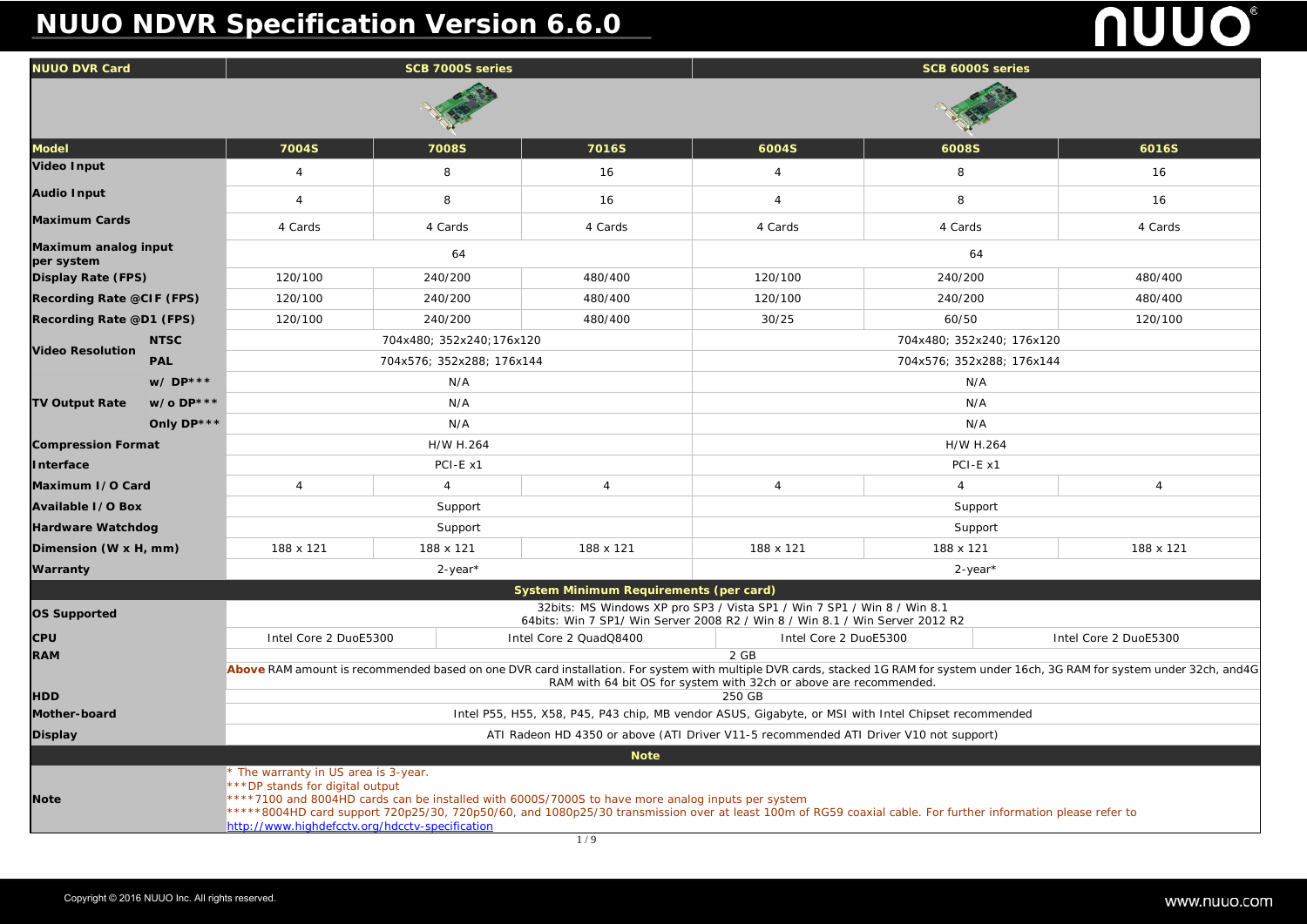#### Version 6.6.0

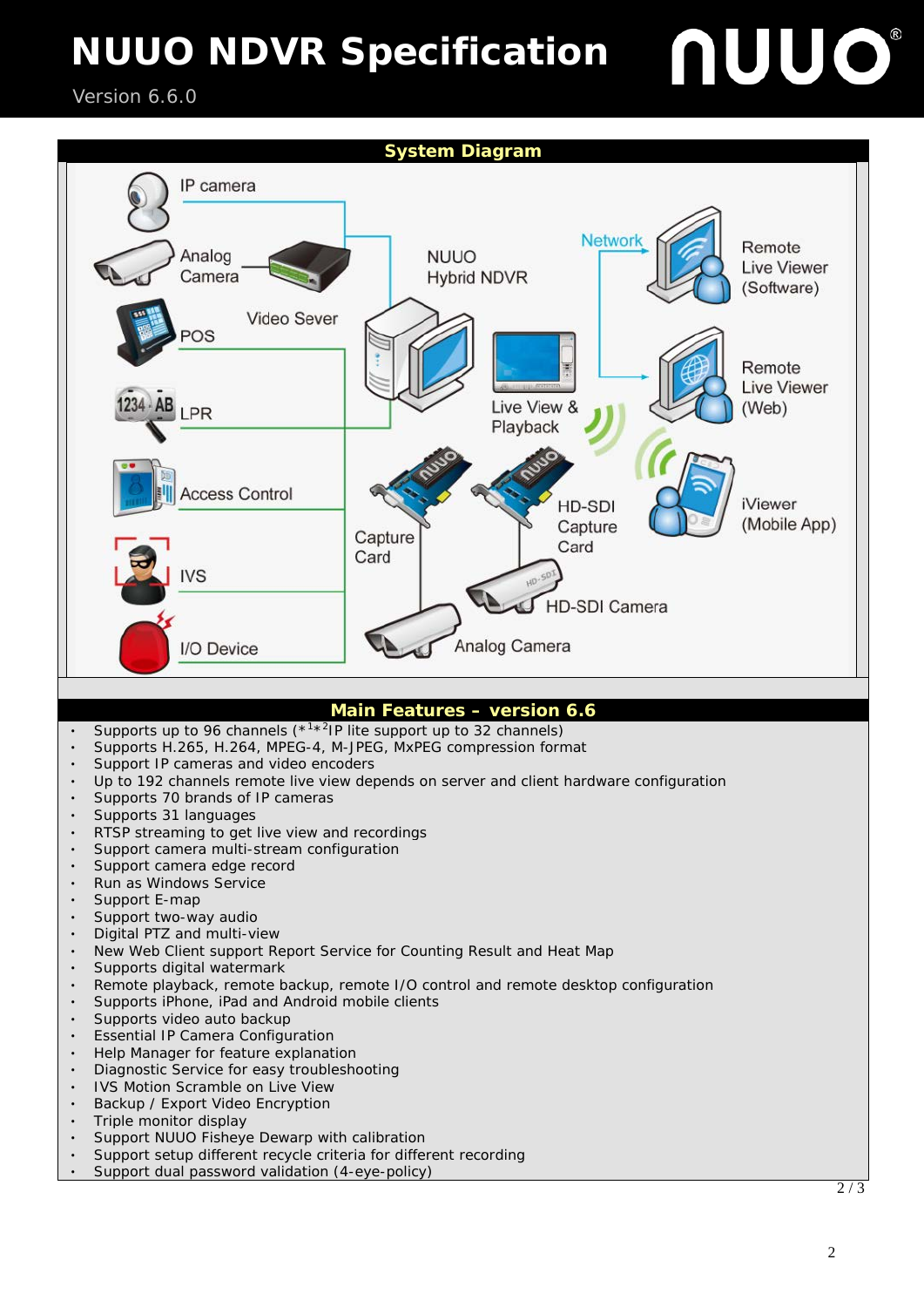#### Version 6.6.0 Ξ

- Support all-in-one I/O box: A08
- Advanced IVS function with 4 types counting filter and 8 types surveillance suite $*1*2$
- Privacy Mask\*<sup>1\*2</sup>
- Windows Active Directory\*<sup>1</sup>
- POS, I/O device, LPR and Access Control integration (\*2IP lite does not support POS, LPR)
- Boosting Recording\*
- Basic counting application\*<sup>2</sup>
- Support auto report counting results $*^2$
- Support run Mainconsole software on selected monitor\*<sup>3</sup>
- OnGuard Software watchdog<sup>\*2</sup>
- Failover Recording Server\*<sup>2</sup>
- Intelligent playback system with 5 video analytics searches $*^2$
- Supports transcode and multiple stream profiles<sup> $*^2$ </sup>
- Supported by NUUO Central Management System<sup>\*2</sup>
- Smart detection of 6 events with 11 instant responses $*^2$
- Instant Playback\*<sup>2</sup>
- Support single monitor for local configuration only $*^3$
- Support Camera IVS Event: Edge Motion (Any Zone), Edge Motion (Individual Zone)\*<sup>4</sup>

\*<sup>1</sup>To optimize the recording performance, it is recommended to keep the system CPU loading under 80% after complete all settings. Main factors of CPU consuming are video transcode, Advance IVS, local display and smart guard. Please refer to NUUO Calculator on<http://support.nuuo.com/calculator/> for performance estimation.

\*<sup>2</sup> Functions or spec limited on IP lite version.

\*<sup>3</sup>Functions or spec limited on CT-8000IP

\*<sup>4</sup>Refer Mainconsole camera support list for supported models.

**Specifications Description**

### **System, Setting, Management and Integration:**

- **Open Platform**: Supports 70 brands of IP cameras,, megapixel cameras and video servers from 97 brands of network camera manufacturers; supports H.265, H.264, MPEG-4, MJPEG, MxPEG video formats; integrates various systems including point of sale (POS) and I/O devices, license plate recognition and access control system. SDK for access control integration available upon request.
- **Multi-site/Multi-server**<sup>\*2</sup>: Each NVR server supports up to 96<sup>\*</sup> channels, from IP cameras and video encoders with analog cameras, and can be managed by NUUO CMS or remote live view client for centralized management in multi-site projects. \* The maximum number of camera connections depends on the server's hardware configuration and the total bit rate of the IP cameras. Please check NUUO Calculator on<http://www.nuuo.com/calculator/>
- **Support Camera Multi-stream**: NVR server is able to receive 3 camera stream and do configuration. \*Please check latest Device Pack for configuration support.
- **Support IP camera essential settings:** To quick setup important setting on unified server interface, no need to access camera web separately.
- **Disk Load Balance**: NUUO NVR improves recording performance to utilize several disks and dynamically distributes the video loads among the disks to improve throughput.
- Multiple Video Clients<sup>\*2</sup>: NUUO NVR server can stream video to multiple Remote Live Viewers, web clients and mobile clients simultaneously.
- missing object, camera occlusion, foreign object, focus lost and signal lost. Each IVS alarm can trigger **Intelligent Video Analytics**: NUUO IVS supports 6 types of video analytics including general motion,

JUO

ſ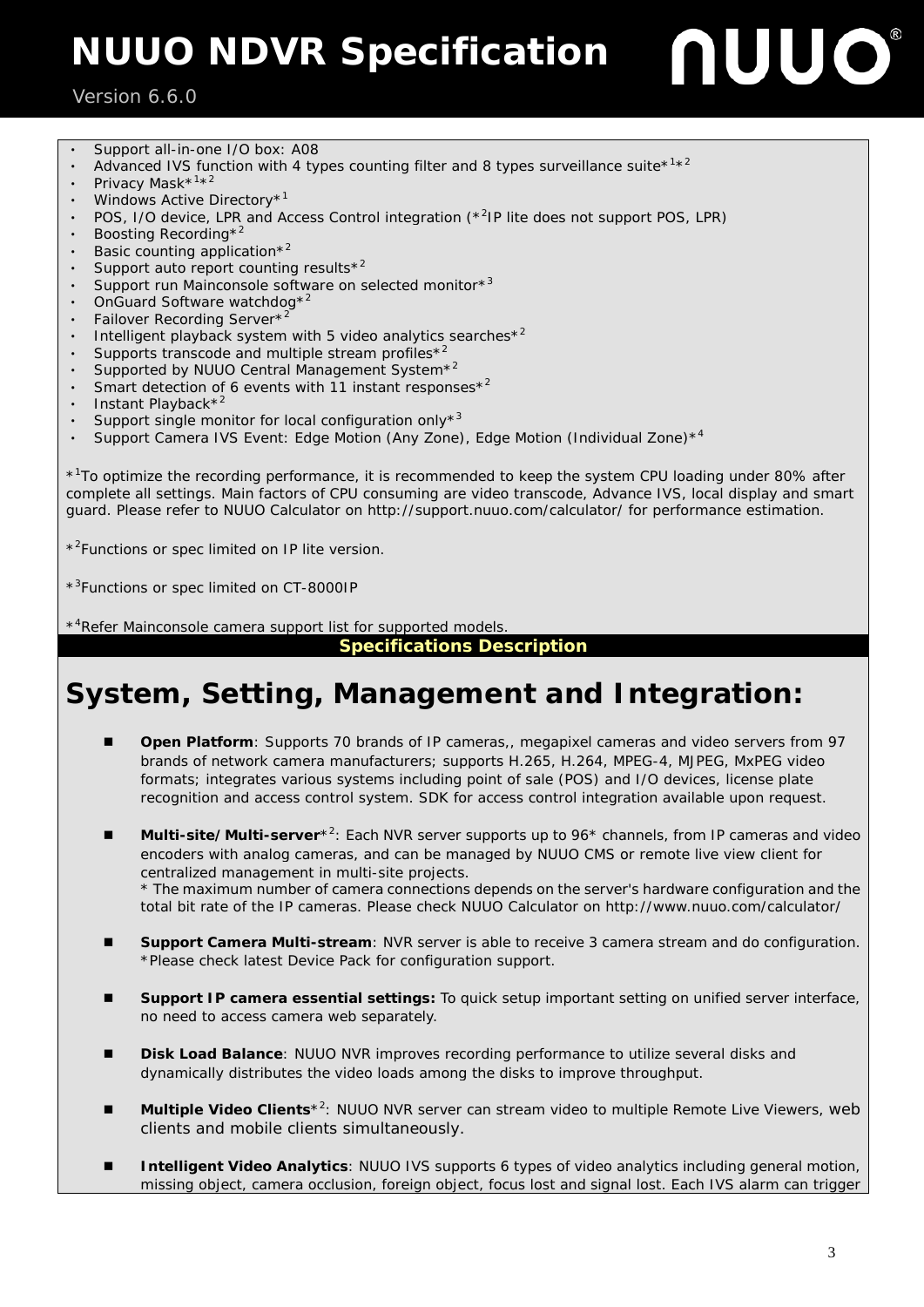Version 6.6.0 Ξ



up to 11 unique instant notifications include push notification on mobile.

- Advanced Intelligent Video Surveillance<sup>\*2</sup>: NUUO advanced IVS supports 3 types of counting filters including people counting, vehicle counting, stabilizer and tamper detect and 8 types of surveillance suite including presence, enter and exit, appear and disappear, dwell, tailgating, stopping, direction, tamper, and abandoned/removed object detect. License transfer for advanced IVS is also supported.
- Intelligent PTZ: Joystick support on PTZ cameras and software enabled digital PTZ function are both available in NUUO NVR. Preset points and patrol functions are also available on many camera models.
- **GUI Recording Schedule**: Intuitive GUI recording schedule featuring continuous recording, motion recording and the 6 unique event recording modes. Users can define the recording schedule for each camera on a day by day basis.
- Triple Monitor: Up to 64<sup>\*1</sup> channels of live view video can be displayed per monitor. Monitor 1 and monitor 2 can both display live view video or act as alarm monitor while the 3rd monitor can be used for playback.
- **Support run Mainconsole on selected monitor:** NVR can be run on selected monitor without interrupting other software operation.
- **Transcoding**: Record and display live video at different frame rate and resolution.
- **Boosting Recording**<sup>\*2</sup>: Dynamically boost recording quality on motion and other events to optimize recording storage.
- **OnGuard Software Watchdog**<sup>\*2</sup>: NUUO OnGuard brings NVR Server back from the unresponsive state such as a hang and neglects restore to normal operation.
- **Failover Recording Server**<sup>\*2</sup>: Failover server can be on standby for a single or a group of Recording Servers. Automatic switch to on standby server upon the failure or abnormal termination of the Recording Server ensure continuous system availability.
- **Advanced E-Map:** Capability to import custom image file, place the cameras and I/O on the map to indicate where events are being triggered with a convenient video preview window.
- **User-Friendly Interface:** GUI recording schedule, camera drag and drop, I/O control menu and PTZ control menu.
- **Automatic Camera Model Detection:** automatically search for all available IP cameras within the network (camera must support UPnP protocol). For cameras that don't support UPnP, users can manually insert the IP camera. The auto detection function will help the user to find the brand and model of the camera after specifying its IP address.
- **Counting Application**<sup>\*2</sup>: intelligent 2-way (in and out) counting of object, people and traffic.
- Support Auto Report Counting Results<sup>\*2</sup>: NVR can upload the people counting data to ftp or send via email.
- **User Authority Management:** Support unlimited number of users with detailed and fully customizable user privilege on each user.
- Windows® Active Directory<sup>\*2</sup>: Synchronized with Windows® Active Directory server to manage user privilege and control of camera action.
- **Network Flow Monitor:** Data streaming bandwidth of each remote client connection to the NVR server

4 / 3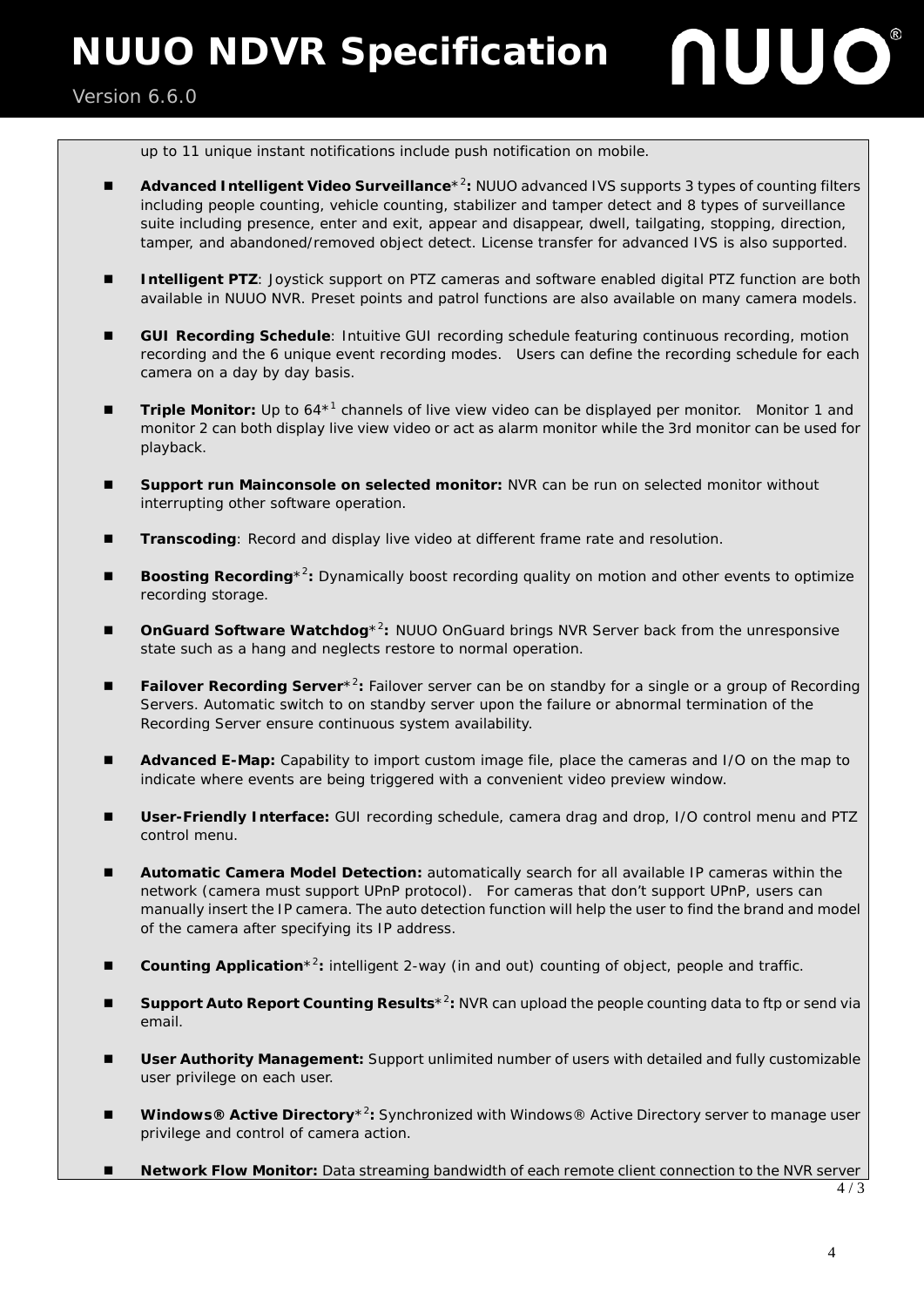#### Version 6.6.0 Ξ

can be monitored and blocked if flow rate is too high.

- **Auto Recycle:** Automatically recycle recording files when the storage is full. Separate recycle schedule between recordings and varies log files. Also, Support setup different recycle criteria for different recording files.
- SDK Integration Support<sup>\*2</sup>: Open SDK for integration with third-party systems such as access control, automation, burglar alarm, video analytics and others.
- **RTSP Service:** Mainconsole to provide live view and playback streaming service to client application via RTSP protocol.
- **Upgrade notification**: Automatically obtain upgrade notification from NUUO website to download the latest version.
- **Fisheye Dewarp: NUUO Fisheye Dewarp and ImmerVision IMV1-1/3.**
- **Help Manager:** Quick link beside function buttons, to browse the detail descriptions in user manual
- **Diagnostic Service:** Collect system information via in one click, and provide the data for troubleshooting.
- **IVS Motion Scramble on Live View: Pixelate (put mosaic on) the object when detected on live view.**
- **Backup / Export Video Encryption:** Password control for backup or exported video data.
- **Run as Windows Service:** Run Mainconsole in background without need to login windows.

### **Live Display**

- **Multi-view**: NUUO NVR can duplicate the same live view video onto multiple channels and digitally zone in to see the details of different spots on cloned channels without losing the original live view video.
- **Intelligent PTZ**: Joystick support on PTZ cameras and software enabled digital PTZ function are both available in NUUO NVR. Preset points and patrol functions are also available on many camera models.
- **Monitor Resolution**: Supports 1024x768, 1200x900, 1280x1024, 1366x768, 1440x900, 1600x1200, 1680x1050, 1920x1080, 1920x1200 screen resolutions
- **Advanced E-Map**: Freedom to import custom image file, place the cameras and I/O on the map to indicate where events are getting triggered with a convenient video preview window.
- **Bandwidth Monitor**: Monitor and display the bandwidth usage of individual cameras and remote viewing clients.
- **Two-way Audio**: Listen and record audio from camera's microphone. Talk to IP camera's speaker.
- **Instant Playback**<sup>\*2</sup>: Allow to play the last few minutes of any live video channel on MainConsole and Remote Live View
- **Privacy Mask\*\*:** Protect privacy of the sensitive image by blocking out sensitive areas from view and covering the areas with black boxes in live, playback and exported video.

JUO

 $\overline{\phantom{a}}$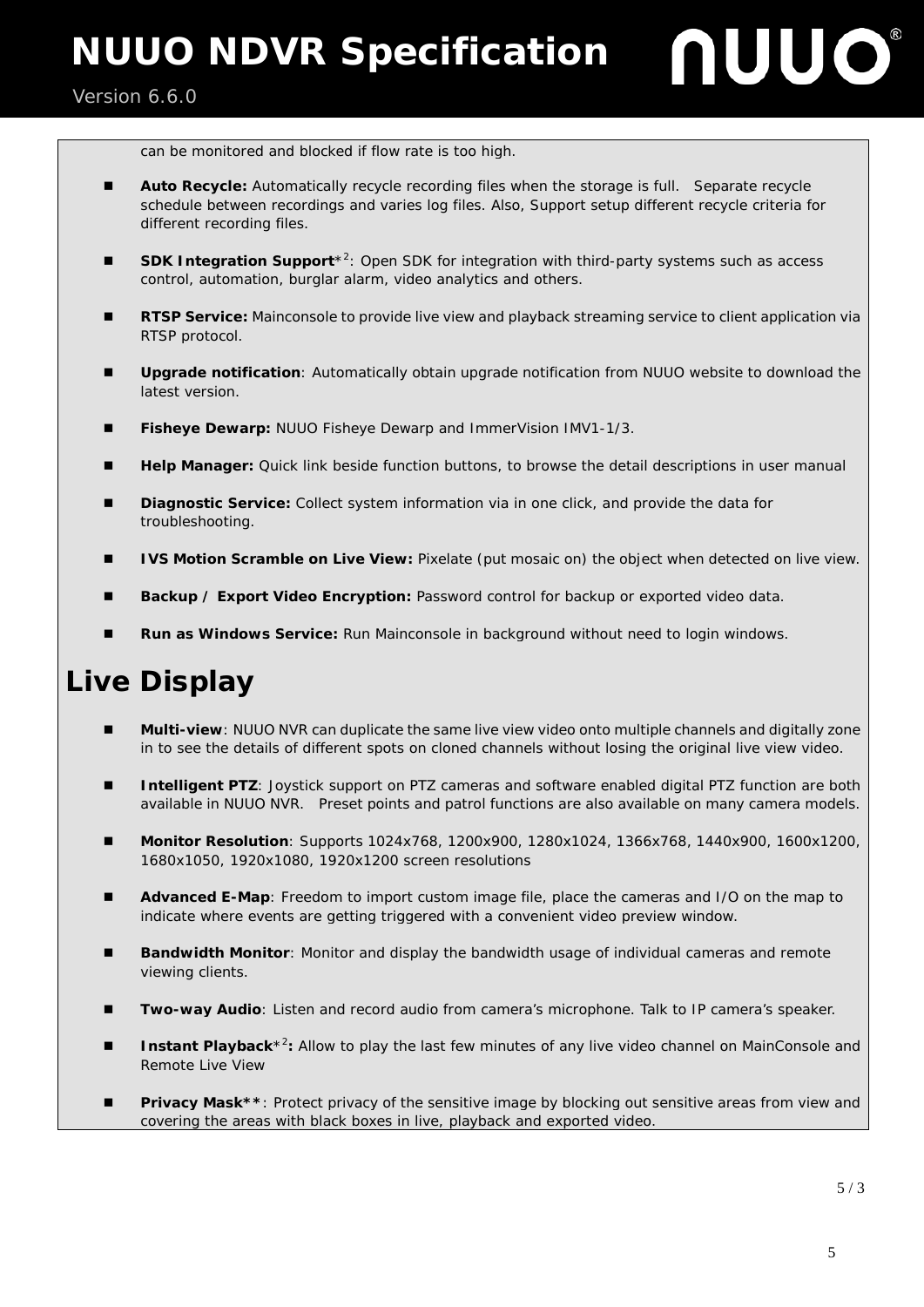## **Playback, Search, Export and Secure Data**

- **Post-Recording Processing:** Search for 5 types of different analytics events, digital PTZ and video enhancement tool are all available in playback.
- **Multi-Channel Playback**: Play up to 16 channels of recorded video simultaneously both locally and remotely. Forward playback at 1/16x, 1/8x, 1/4x, 1/2x, 1x, 2x, 4x, 8x, 16x, 32x, 64x.
- **Video Enhancement**: Fine tune the image's visibility, sharpen, brightness, contrast or even grey scale.
- **Intelligent Search**: Search for 5 different special events (general motion, missing object, foreign object, camera occlusion and signal lost) in recorded files with date, time and log file.
- **Video Export:** Take a snapshot of the recording in JPEG/BMP format or export a section of the video in "AVI" and "ASF" format.
- **Auto and Manual Backup**: Schedule or manual backup the recording for archiving purposes or backup the recording with an embedded player to watch at a separate location. NVR supports both local and remote backup to local HD, CD, and DVD.
- **Log data**: Unusual event, system log, counting application, POS log and export and backup can export to "xls" or "txt" file
- **Watermark**: Protect for original recording from alternation with our watermark verification tool.
- **DBTool:** Reconstruct, repair or relocate the recordings in local drive, or external drive.
- **Support dual password validation (4-eye-policy):** NVR can setup a second password so the user needs to input a second password to run certain operation. This mechanism prevents user access recordings or execute video backup without permission.

## **Remote Operations**

- **Multiple Live View Display:** Remote Live Viewer support streaming live video from multiple NUUO servers (NVR, DVR, and NDVR) simultaneously. It supports multiple monitors to show 128 (\*\*, 32 for IP lite) channels simultaneously. Each monitor up to 64 channels in maximum. \* The maximum number of camera connections depends on the server's hardware configuration and the total bit rate of the IP cameras. Please check NUUO Calculator on<http://support.nuuo.com/calculator/>
- **Live View Buffer:** Remote Live Viewer support live view buffer time up to 3 seconds to have smoother viewing experience if network bandwidth is unstable. \*Please refer v6.6 release note for supported camera model.
- **Multi Playback Channels Display:** Remote playback of 16 channels recording from any one of the NUUO servers (NVR, DVR, and NDVR).
- Intelligent PTZ: Joystick support on PTZ cameras and software enabled digital PTZ function are both available in NUUO NVR. Preset points and patrol functions are also available on many camera models.
- **I** /O Event Control: Easy to use input and output control panel to remotely trigger digital outputs and monitor input status.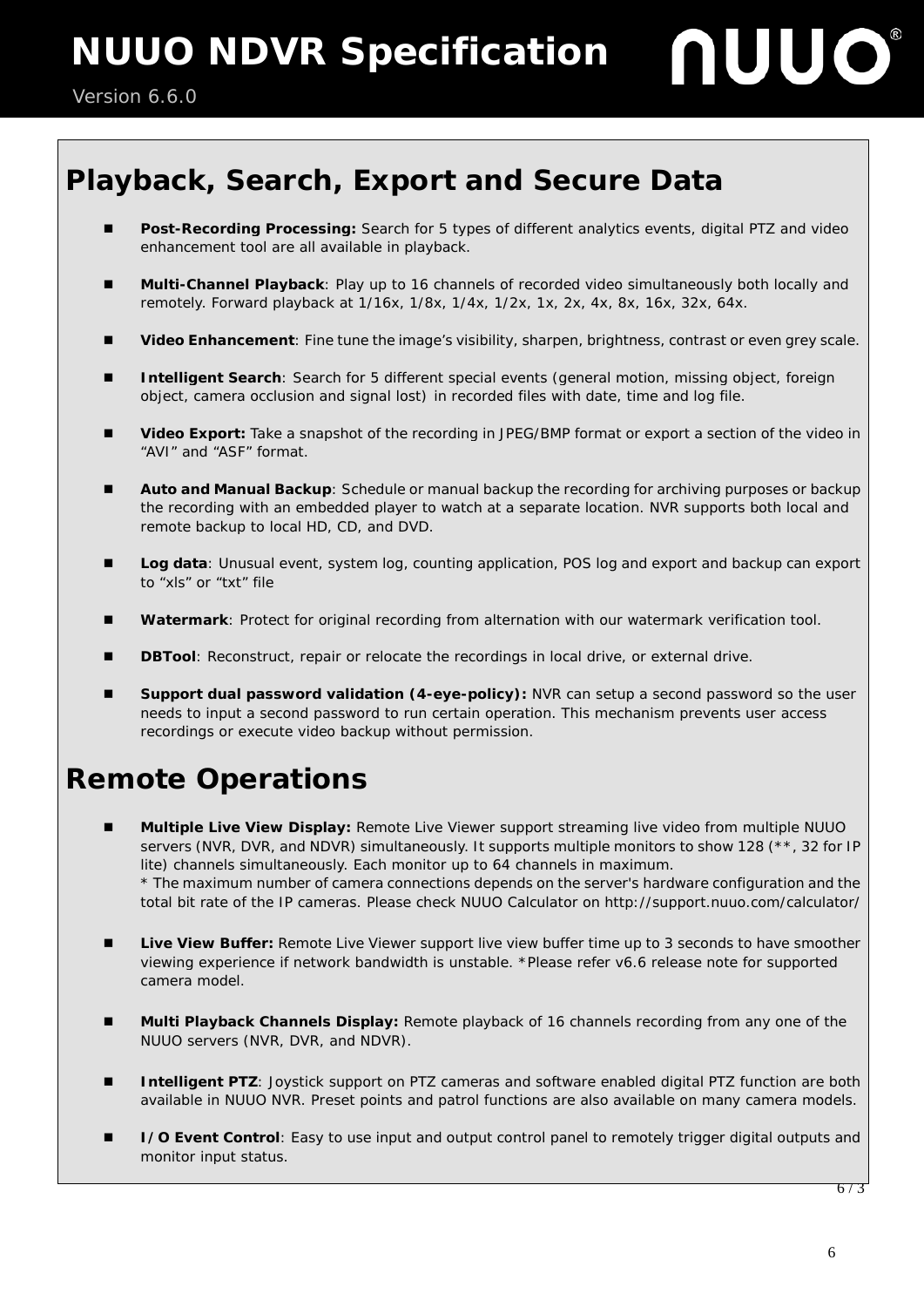#### Version 6.6.0 Ξ

- **E-Map**: A map view of where each camera and I/O devices are located with a convenient preview window.
- **Two-way Audio**: Listen and record audio from camera's microphone. Talk to IP camera's speaker.
- **Remote Backup:** Backup the video into .DAT format with a NUUO player attached for easy achieve and viewing purposes.
- **Web Client**: Display up to 64 channels of live video stream or 16 channels of playback in Internet Explorer from any single NUUO server. New Web Client support Report Service for Counting Result and Heat Map. \*Support direct login Mainconsole for live view and playback with embedded ID/PW on web URL.
- **Mobile Client**: Support iPhone, iPad and Android application client to live view video and control PTZ functions.
- **Fisheye Dewarp:** NUUO Fisheye Dewarp and ImmerVision IMV1-1/3.

#### **Extension Service**

- **Central Management System**<sup>\*2</sup>: Ultimate central monitoring solution for grand scale projects and projects with multiple sites. Fully compatible with all NUUO servers (NVR, DVR, NDVR and NVRmini).
- **Remote Desktop Service**: Embedded remote desktop server that will host for any NUUO remote desktop clients to remotely configure the NVR software (remote desktop client is installed separately).

### **External Device**

- **Point of Sale (POS)**<sup>\*2</sup>: NUUO Point of Sales system works on NUUO NVR by overlaying the transaction text from cash register onto live video channels. All POS recordings are searchable.
- **External I/O Capacity:** Support USB (SCB-C08) and Ethernet (SCB-C31A, SCB-A08) converter. Please refer to I/O box section: C24/C26/C28 for more details.
- **Panomorph PTZ Camera (360°):** Integrates ImmerVision Lens (IMV1-1/3 Lens supported) to view Live, record and playback the complete 360x180 FOV. Users can easy to detect, track and analyze throughout the entire area.
- **Vivotek Fisheye Camera:** Integrates Vivotek fisheye camera FE8171V equipped with a fisheye lens for [180° panoramic view](http://www.vivotek.com/image/support/glossary/180panoramicview.png) (wall mount) or [360° surround view\(](http://www.vivotek.com/image/support/glossary/360surroundview.png)ceiling/floor/table mount) without blind spots.
- **3rd Party Integration\*\***: Metadata Plugin technology support 3rd party software including license plate recognition, access control and so on. Though Metadata Plugin, users can manage metadata by recording real time information in databases which can describe events that link to video and audio. The system provides smart search tool to retrieve information and recorded video. \*Metadata transaction can be stored independently.

## **Smart Guard:**

 $7/3$  **Smart detection** 11 server and camera events, 14 different user-defined POS events, digital input events and 4 system events. The combination of our smart guard events is a powerful tool to combat vandalism and provide a platform for operators to monitor and respond to live events immediately.

**JUO** 

ſ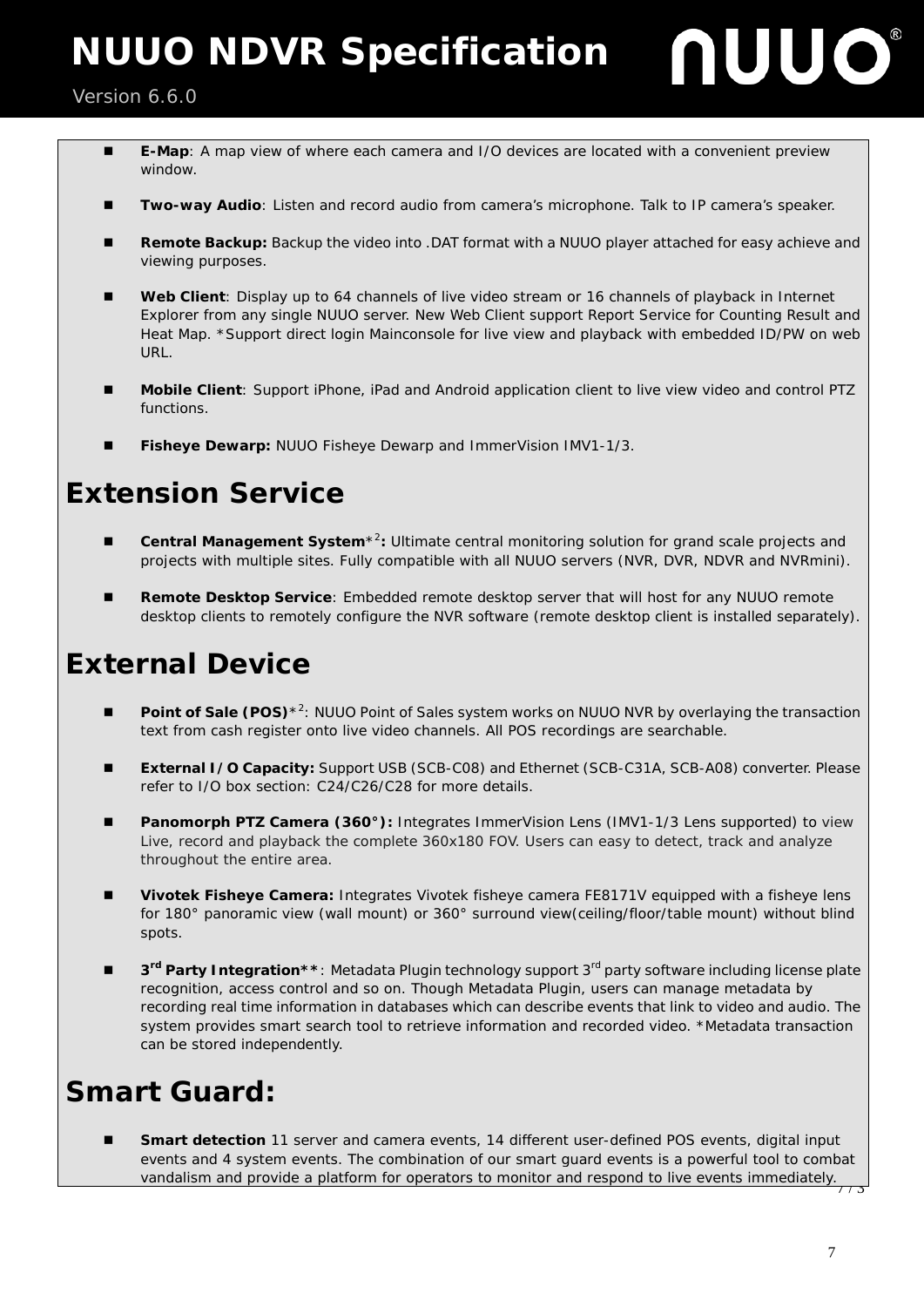#### Version 6.6.0 Ξ

- Server Events:
	- **•** General Motion
	- $\bullet$  Missing Object<sup>\*2</sup>
	- Foreign Object  $*^2$
	- **•** Focus Lost
	- $\bullet$  Camera Occlusion<sup>\*2</sup>
	- **•** Signal Lost
- Camera Events:
	- Edge motion (Any zone)
	- Edge motion (Individual zone)
- Signal Digital Input Event
- System Event\*\*:
	- **System alarm on Disk Space Exhausted**
	- **System alarm on System Health Unusual (CPU temperature)**
	- **•** System alarm on Resource Depleted (CPU loading)
	- **System alarm on Network Congestion**
- **Instant alarm notification** is the fastest and most cost efficient way to automatically respond to any smart detection event.
	- 11 automatic instant alarm responses:
		- **.** On Screen Display
		- Play Sound
		- Send E-mail
		- Phone Call\*<sup>2</sup>
		- PTZ Preset Go\*<sup>2</sup>
		- Signal Digital Outp\*<sup>2</sup>
		- Send a SMS message\*2
		- Send to Central Server<sup>\*2</sup>
		- Send Snapshot to FTP<sup>\*2</sup>
		- Popup E-Map on Event<sup>\*2</sup>
		- Push notification on mobile
- **Schedule-based:** Users can define the smart guard schedule for each event on a day by day basis

\*<sup>1</sup>The maximum number of camera connections depends on the server's hardware configuration and the total bit rate of the IP cameras. Please check NUUO Calculator on<http://www.nuuo.com/calculator/>

\*<sup>2</sup> Functions or spec for IP lite version.

| <b>Specifications Table</b> |                              |                  |               |                  |  |  |
|-----------------------------|------------------------------|------------------|---------------|------------------|--|--|
| <b>Model</b>                | $SCB-IP+ Series$             |                  |               |                  |  |  |
| <b>SCB-IP License</b>       | 4, 8, 12, 16, 25, 32, 36, 64 |                  |               |                  |  |  |
| <b>Maximum Channel</b>      | 96                           |                  |               |                  |  |  |
|                             | 3Svision                     | ACTi             | Alarm.com     | American Dynamic |  |  |
|                             | <b>AMTK</b>                  | Arecont          | Aver          | <b>AXIS</b>      |  |  |
|                             | <b>BASLER</b>                | Beward           | <b>Bosch</b>  | <b>Brickcom</b>  |  |  |
|                             | Canon                        | Camtron          | Centrix       | CISCO            |  |  |
|                             | <b>CNB</b>                   | Dahua            | Dallmeier     | <b>Dlink</b>     |  |  |
|                             | <b>DlinkCN</b>               | Dynacolor        | Eneo          | Etrovision       |  |  |
| <b>IP Camera</b>            | EverFocus                    | Fine             | Flir          | Forenix          |  |  |
|                             | GE                           | <b>GNS</b>       | Grundia       | Guarden          |  |  |
| Brand(s)                    | Guardeon                     | <b>HIKVISION</b> | <b>HITRON</b> | Honeywell        |  |  |
| Supported                   | <b>iCANTEK</b>               | <b>IP Power</b>  | Jetstor       | JVC.             |  |  |
|                             | LevelOne                     | LG               | LONGSE        | MegalP           |  |  |
|                             | Messoa                       | MIWI-URMET       | Mobotix       | ONVIF            |  |  |
|                             | Panasonic                    | Pelco            | <b>QVS</b>    | Rover            |  |  |
|                             | Samsung                      | <b>SANTEC</b>    | Secubest      | Shany            |  |  |
|                             | Sony                         | Sunell           | TP-LINK       | Trendnet         |  |  |
|                             | <b>TRUEN</b>                 | <b>UDP</b>       | <b>USAG</b>   | Viakom<br>8/3    |  |  |

UUO®

 $\overline{\phantom{a}}$